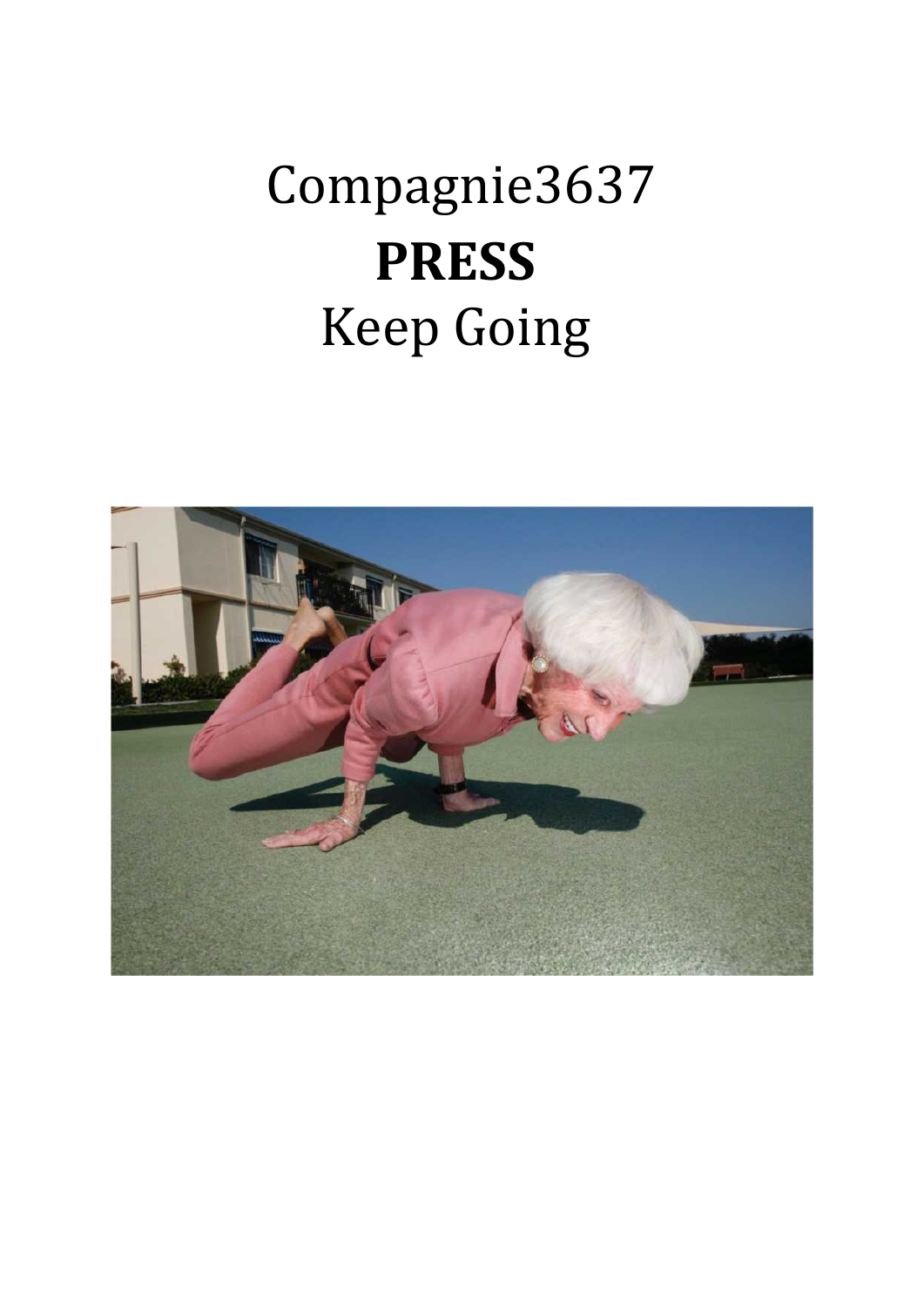

### **Troubled Waters of Old Age**

Marie Baudet

03.03.14

Theatre: **Meet Sophie Linsmaux and Aurelio Mergola who transform themselves into super-centenarians in Keep Going, a tale which examines our relationship with old age.**

Their first project, *Où les hommes mourraient encore* (2011), earned them the critic's best newcomer prize. This time, Aurelio Mergola and Sophie Linsmaux are taking to the stage to tackle extreme old age through their characters, brother and sister Eddy and Beth. The siblings are 139 and 140 respectively.

Their concept is to *"create a piece of work about old age, but veering into something fantastic, offbeat, disastrous and unlikely. We invented an age that doesn't exist yet."* This question, explains Sophie Linsmaux, *"had recently come to both of our attentions in our private lives in different ways. How do we treat our elders? What do they make of us?*" One of their sources of inspiration was Austrian Peter Granser's photo essay about Sun City. It is an autonomous town that was founded in 1960, with a population made up exclusively of seniors. *"The town seems appealing, it's sunny, there are activities for everyone and accessible hobbies. But, when you dig deeper, you realise that there are strict rules. For example, young people can visit but they can't spend the night, let alone stay there. There's a generational exclusion. In a situation like this, what common ground can both sides find?"*

These questions are not explicitly handled in the play, but they do preoccupy its creators in much the same way as the paradoxes that underpin the current ways in which we think about age. The title itself, "Keep Going" reflects this contemporary obsession with always moving forward by *"prolonging youth at all costs, an impulse that sometimes comes across as false."* Meanwhile in Sun City, "*we don't see the degeneration, death is hidden*", highlights Aurelio Mergola.

The duo's piece does not have words but is a "*classic dramatic script and structure*". Makeup artist Florence Thonet transforms the actors' bodies using special effects. Aurélie Deloche is in charge of staging and Nicola Testa does the sound design. Although the characters don't speak, "*around them there lots of things which talk: a DVD, the radio, exercise instructions, there is speech coming from other places."*

With help from Sophie Leso who oversees the stage movements, the body language that Linsmaux and Mergola developed for the piece dispenses with the need for words. *"We like to create our images instead of going straight to the text. The images contain more meaning and are less restrictive than words. Objects, the set, the transformations their bodies undergo, movement, their relationship and what's at stake are what "speak" in the production. It's like a treasure hunt for the audience, there are clues hidden all over the stage. We want to guide them, but equally give them room so that they can relate to their*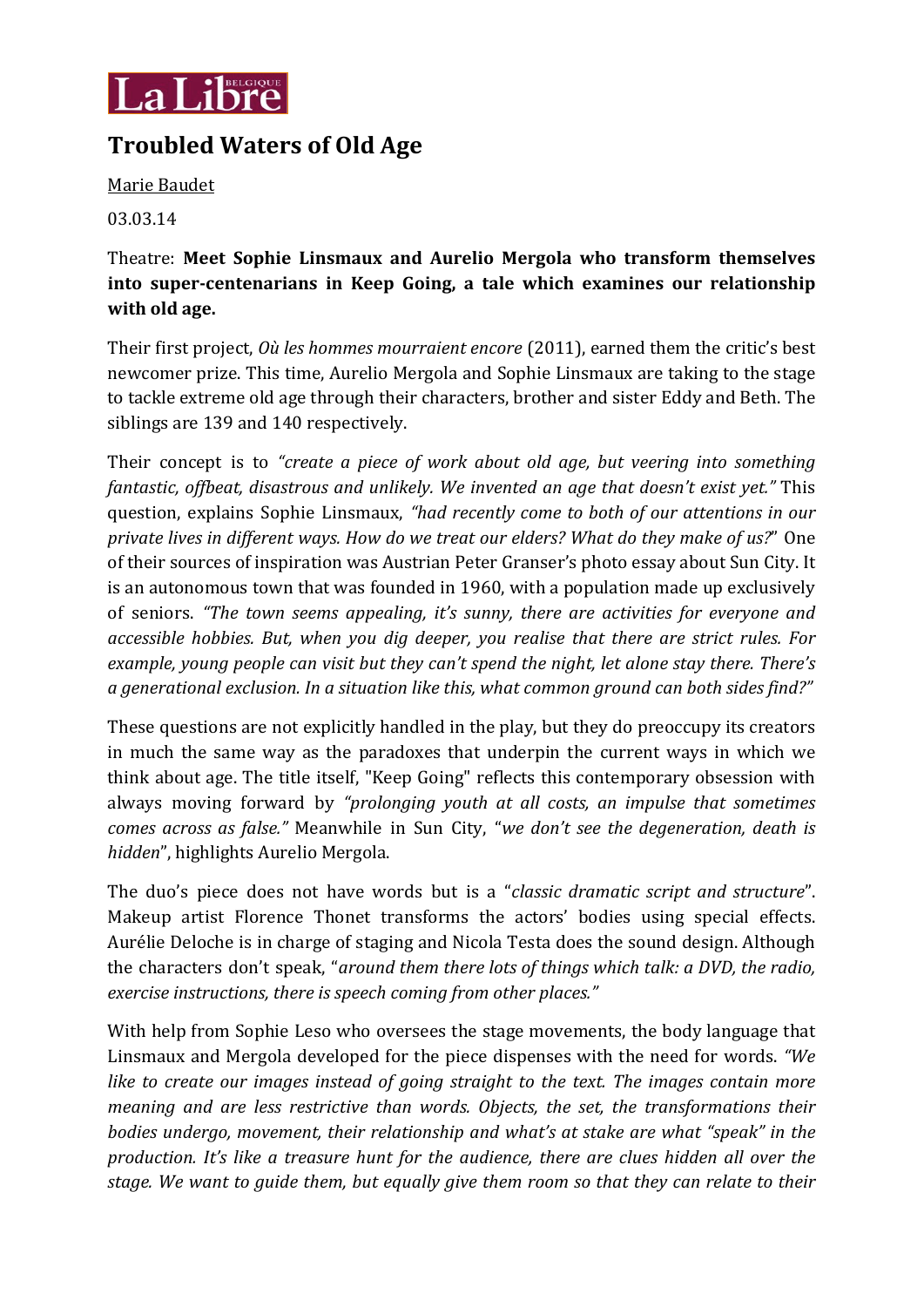*own experiences."*

This is exactly what Aurelio (30) and Sophie (32) have created! *Keep Going'*s characters are partly based on their own old age, *"a fantasy that drives us, and which we have the time to predict and dream about."* Yet, beneath the style of representation that they have chosen, *"there is still our youthful energy, which can occasionally be a source of discord. We* want the code to be quite clear, but it's not a continual state in physical terms, it comes in *waves."*

What is their own perspective on the old age that they are bringing to the stage? "*It's more of a question than an answer*," Sophie explains, "*What role do I think the elderly should have? To what extent am I thinking about my own future*?" With their desire "*to put humanity centre-stage*", the co-creators develop the question, the proposition, and would be particularly keen for teenagers to see *Keep Going.* "*I've just had my 30th birthday, my parents are 60*," says Aurelio, "*time is marching on*". Although crossgenerational shared housing projects are becoming an increasingly popular option, essentially, "*there is not much of a connection. Everyone is on their own parallel paths, occasionally we throw each other a bridge to bring us closer when it suits us. We also tackle this isolation*."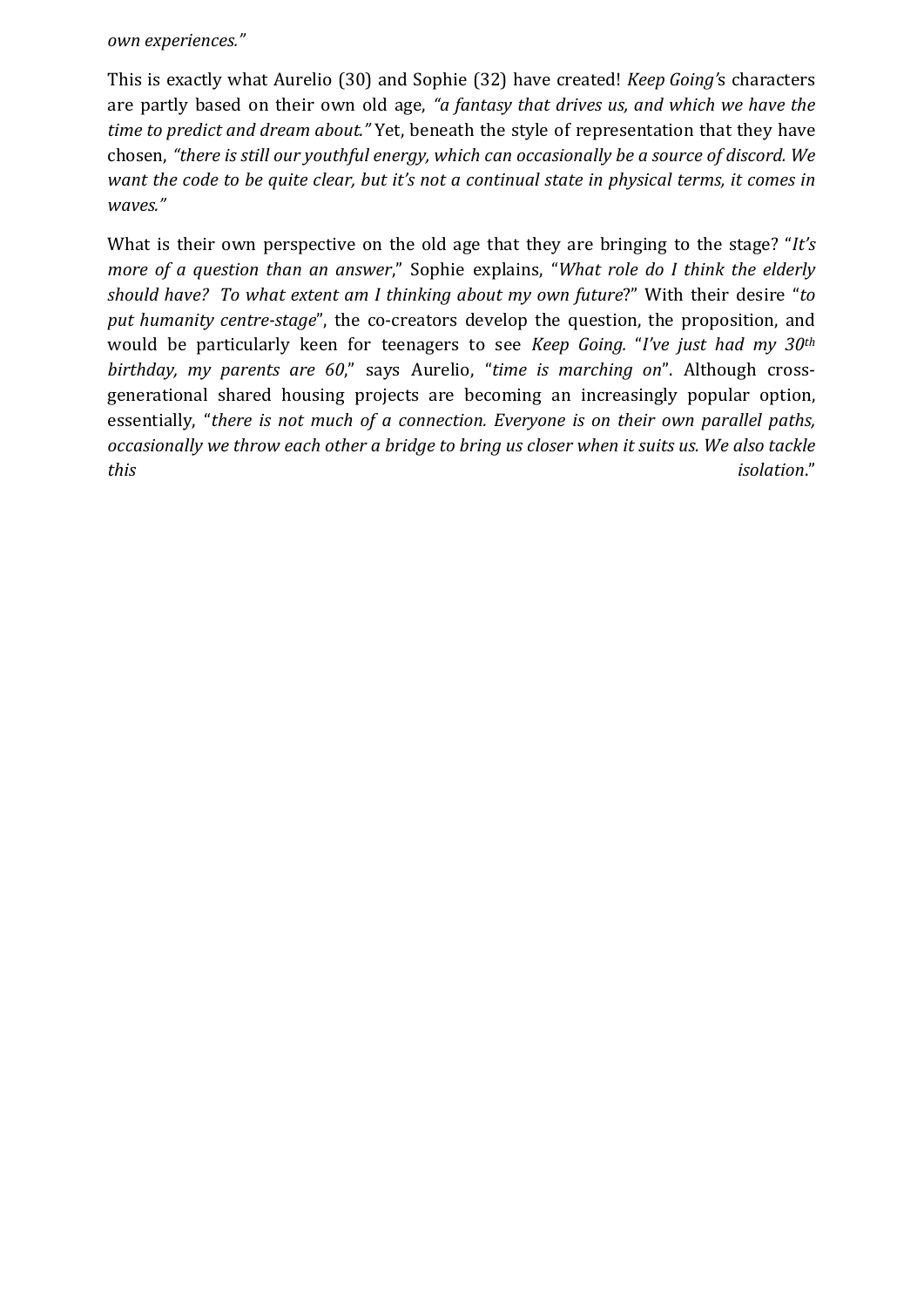# **LE SOIR**

### **Old Age: Theatrical Inspiration**

### Catherine Makereel

#### 05.03.14

Even if they "ne parlent plus, ou alors seulement parfois du bout des yeux"(don't talk any more, or only occasionally with a look), as Jaques Brel once sang, we keep talking about them on stage. These days, older people are everywhere. From the phenomenal *Silence* to the *Night Shop*'s ultra-realistic puppets (25th-30th March at the National Theatre) on the one hand, and the promising *Keep Going* coming soon to Théatre Marni on the other, old age is supplying French language theatre with a paradoxical elixir of youth!

The average life expectancy in Belgium is 79 years old. In Europe we are living longer and longer lives, but has society considered the consequences of this phenomenon? What role should we give our senior citizens, and equally, what roles will they give us? Are new ways of living possible? These questions sparked the imaginations of Sophie Linsmaux and Aurelio Mergola, who explored similarly fertile fantasy territory in 2011 in *Où les hommes mourraient encore (When man used to die)*, a difficult-to-pigeonhole visual poem about death. This time, the young creatives drew inspiration from (among other sources), a Peter Granser photo essay about the unusual town of Sun City in Arizona, which is purpose-built for the elderly.

*"It's a small, autonomous town where even the sheriff is elderly*," explains Sophie Linsmaux*. "At first glace it seems idyllic, like a holiday resort, but when you look under the surface, you realise that old age is disguised and that anyone under 55 isn't allowed to stay. It's a town where the living is good, but youth and its accompanying cheekiness are banned. This really questions our social models and the ideals about different people living in* harmony. In our first piece, we examine death; if we get rid of it, how does that affect the way we live in the present? In a similar vein, this time we look at how would we be today if *we didn't have the mirror, the reflection that is old age?"*

### Super-Centenarians

With *Keep Going,* its two creators dive into the troubled waters of old age by imagining themselves in the skin of two super-centenarians. Eddie, 139 years old, lives a reclusive life in his tiny apartment, carefully arranging things, tending to his window box and singing love songs at karaoke. Eddie has been harbouring a dream for several years: to go to Sun City. His sister Beth is 140 years old and lives by herself in a tidy little apartment. A former P.E. teacher, she looks after herself and spends every day fighting the signs of ageing. But when she loses her pension, she has to move in with Eddie, compromising her brother's dreams of leaving to restart his life. Over time, Beth becomes more and more clingy. What about the weird puddle in the middle of the living room? "*It's another dialogue-free show but this time there's real narration. We had fun distilling down this narration into costumes, set design and objects that change as the situations change. The story unfurls like a treasure hunt. It's not realistic, more like a strange fantasy, our faces are aged but our bodies are those of young actors, which causes a discord."* It puts into perspective our society's view of old people, decrepitude, the body, the cornucopia of inspiration that is as fertile and varied as films like *Amour* or *Tatie Danielle*, Van Gogh's painting (*Old Man in Sorrow*) or Simone de Beauvoir's literature (*The Coming of Age*).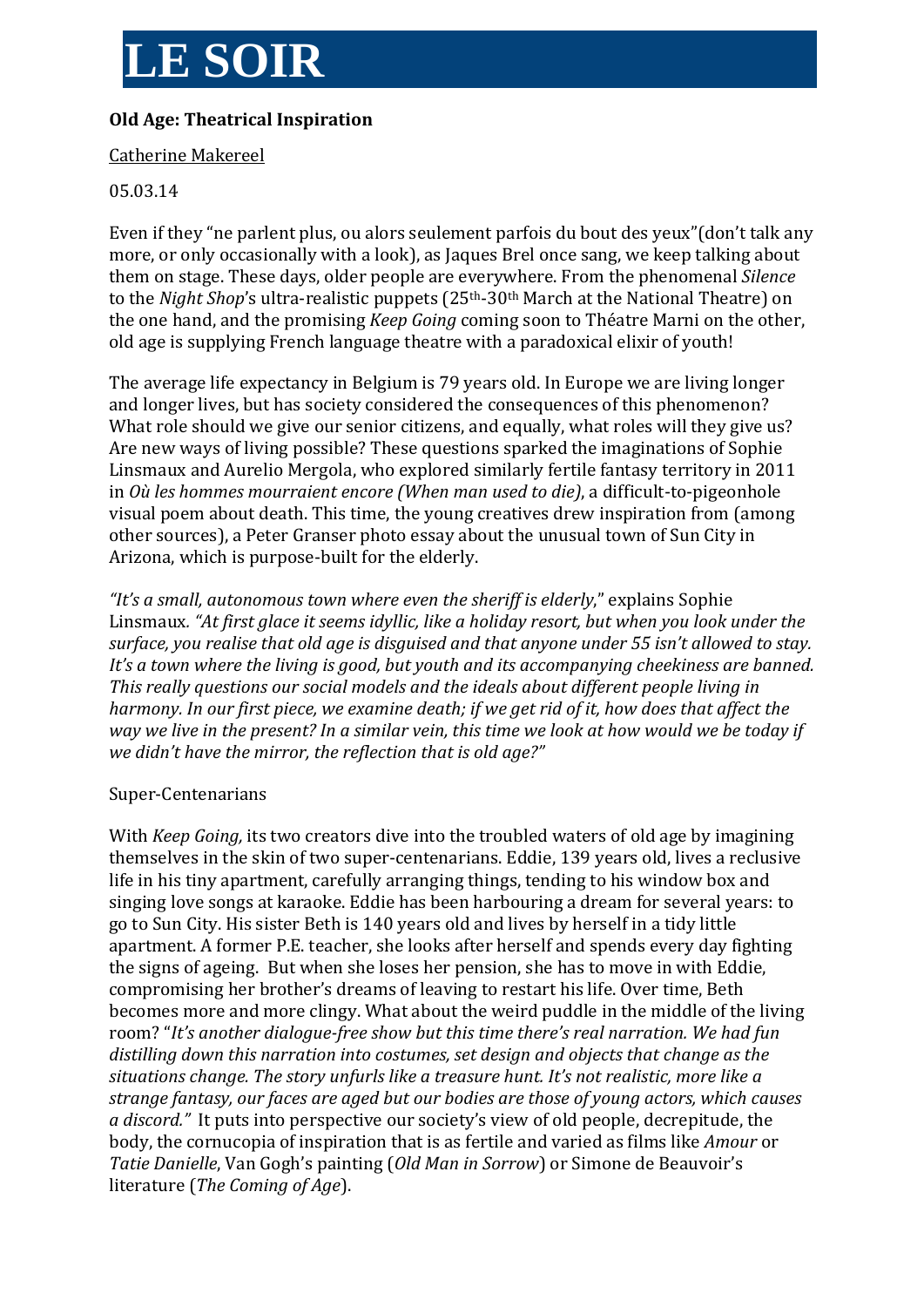

Marie Baudet

13.03.14

Time to turn the spotlight on a tidy little apartment. The microwave has just pinged. A

long awaited parcel has just arrived; it's a DVD that brings good news. Eddie, 139 years old, can go and live in Sun City, a dream-like town whose population is entirely made up of retired people, under the Arizona sun.

Except his sister Beth has just turned up, not just for a visit, but to move in. At 140 years old, she can no longer live independently.

Since winning the critic's discovery prize for *Où les hommes mourraient encore* in 2011, Sophie Linsmaux and Aurelio Mergola have been developing a subtle approach in which the body, movement, objects, situations, looks, habits and weariness speak for themselves.

### **Dreams and Frustration**

This time the two young actors, aged 30 and 32, are taking to the stage transformed into super-centenarians thanks to Florence Thonet's makeup and prosthetics. With Sophie Leso overseeing choreography, they occupy this little world, populated by dreams and frustrations. At the heart of the play is Eddie's agonising indecision: should he set off in a Hawaiian shirt to fulfil his long-awaited dream or stay at his sister's side and look after her? Either way he has to *Keep Going*.

The meticulously realistic start, helped by Aurélie Deloche's staging, quickly gets weird. There is an element of fantasy, in which the actors' youth contrasts with the old age of the characters as he makes a few leaps, or when during the dark interlude the white clock has turned into a candyfloss-pink cuckoo.

### **Echo Chamber**

In a world where looks and youth reign, the Compagnie3637 make daring choices with unusual resonance. Never silent, despite the lack of words, thanks to Nicola Testa's sound design, the play is also precisely written. *Keep Going* sparkles with visual and audible details- reminiscent of Tati-, the result of the actors' careful observation, imagination and their quirkiness.

With meticulous movements, incorporating a mix of compassion and irony, they delve into one sibling's outraged perfectionism, the other's tendency to daydream as well as their elation and despair, concern, cruelty and tenderness.

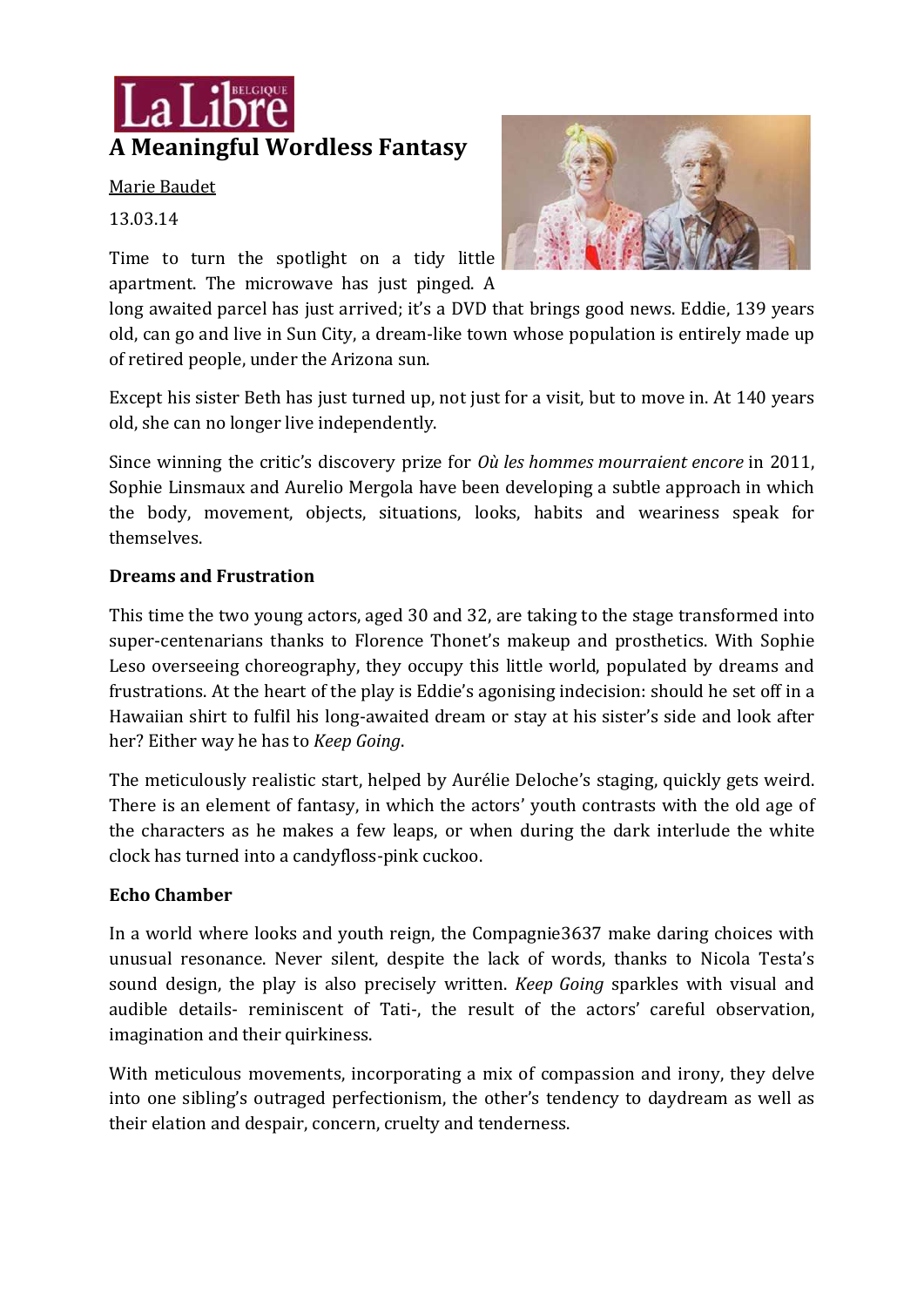

### **Sophie Linsmaux and Aurelio Mergola Question Society's Take on the Elderly and their Bodies, and their Role in our Communities**

Didier Beclard



13.04.14

Eddie is a normal 139-year-old man, something of a perfectionist and driven by a dream that is about to come true. He wants to build a new life in Sun City, a town in Arizona that is a paradise for pensioners, where "there's always someone to do activities with". Everything is going to plan, until none other than his big sister turns up. The former P.E. teacher takes good care of herself. She dresses a bit like an eccentric teenager and seems to fight the signs of

ageing. Meanwhile Eddie is dressed head-to-toe in grey and seems resigned to precise routine, soothed by the tick-tock of the clock that keeps track of the long minutes. Without an income, and therefore anywhere to live, Beth settles in and takes over her brother's clean, but somewhat dull, life. However, good health isn't guaranteed and things start going wrong for Beth. Eddie clings to his American dream and is ready to abandon her sister with only a vocal memory-aid and no carers. A love-hate relationship gradually develops between the two wrinklies.

Sophie Linsmaux and Aurelio Mergola did not take the easy route when writing and acting in *Keep Going:* they decided to create a play without dialogue. However, they create this bleak, decrepit world with strength and inventiveness thanks to movement, pictures and images with an eye for detail that is often surprising, like the new clock which testifies to the arrival of the new flatmate, or the young plant which turns up in the flat, grows and dies. Caked in makeup (a must if you want to pass for 140), the actor's movements sometimes betray their youth. Far from making the piece less coherent, these movements are a breath of fresh air for the serious atmosphere. Similarly, a syrupy surprise song full of sequins and glamour makes a welcome marked contrast to the rest of the play.

In this topsy-turvy world, Sophie Linsmaux and Aurelio Mergola question society's view of old people and their bodies and the role they could have in our communities. They fantasise about an idealised old age in which each individual, irrespective of age, has a place in society that is respected and respectable. In doing so, they question our attitudes to our elders in terms of solidarity, help, neglect or mistreatment, after all, unless you die, ageing is unavoidable.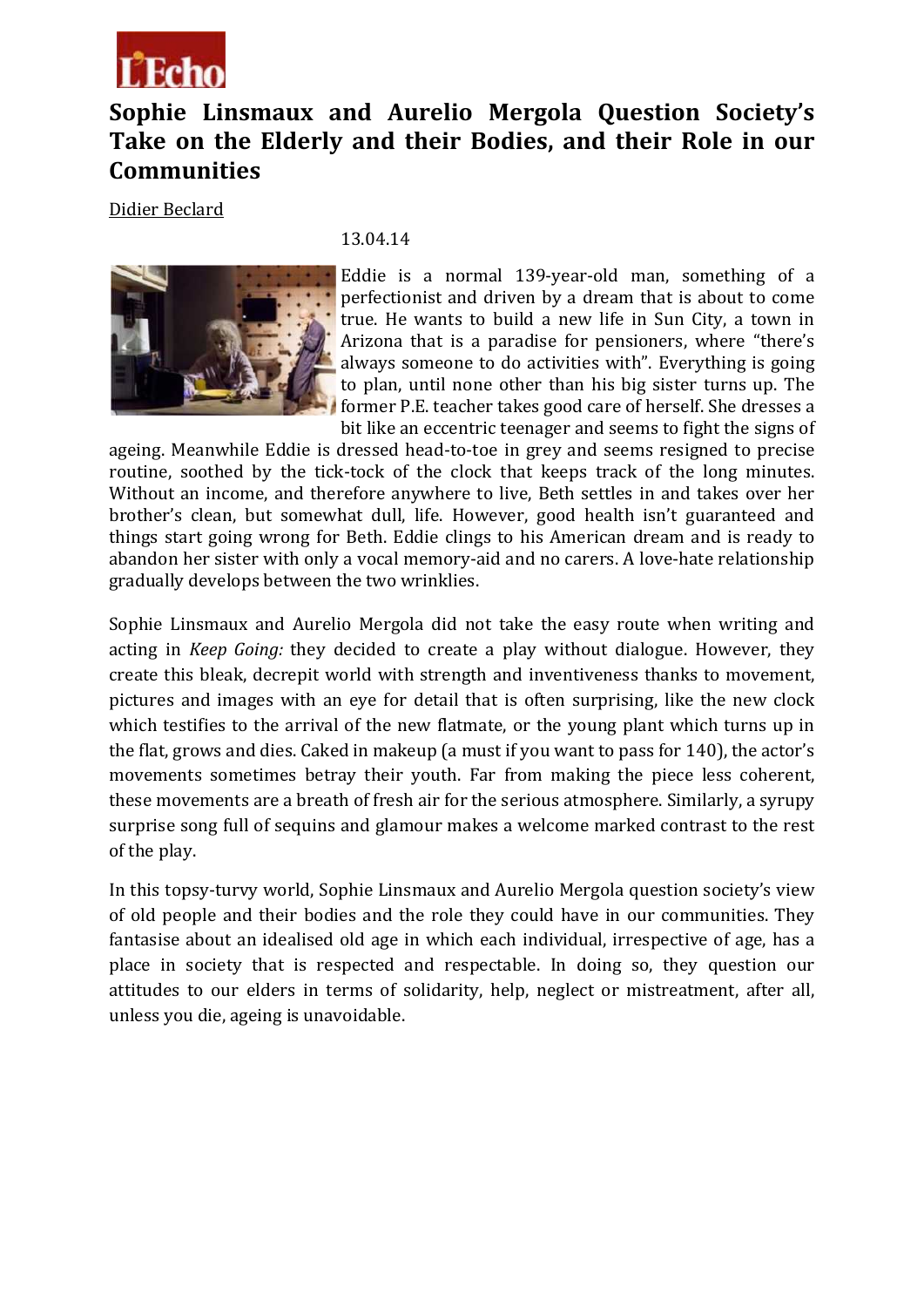# **LE SOIR**

## **Keep Going**

### Jean-Marie Wynants

### 19.03.14

Eddie is in a good mood today, he just received the DVD he was waiting for, and has rushed to put it in the player. Idyllic images of Sun City, an American town for the over-55s, appear on the screen. Eddie, who is well into his hundreds, can already see himself in the sunshine, surrounded by people his age. He has been dreaming of this last trip for a long time. In his small, slightly withered home, all of the belongings that are not purely functional are there to remind him of the US. He puts on a Hawaiian shirt to watch the DVD, to great effect.

Of course, it is at that exact moment that the doorbell rings, announcing his sister Beth's unexpected arrival. Suitcase in hand, she glides in, ignoring her brother's disapproving look, and grins, revealing her t-shirt with it's 'I love my brother' slogan. More shocked than touched, Eddie does not want to drag out the situation. His dream is within touching distance, and he will not be held back by his sister, who is even older than he is. He pushes her out the door and locks it behind her, and goes back to preparing for his trip. Beth insists as she did not come empty-handed; she has brought her entire life with her, packed in suitcases, boxes and bags.

In *Keep Going*, Compagnie3637's Sophie Linsmaux and Aurelio Mergola explore the world of old age and solitude. "*Old age is a shipwreck, old people are the wreckage*," this Chateaubriand quotation is printed in the play's programme. The show is certainly about this idea of disaster, a disaster that our world, which is built around youth culture, refuses to see or even imagine. This "shipwreck" that the duo embody in front of the audience is helped by Florence Thonet's impressive make-up, which transforms the actors into decrepit geriatrics.

The play does not resort to preaching or trivialised sentimentalism; we are immersed in the world of visual theatre. Without the protagonists uttering a single word, everything is easy to follow. At first, we are reminded of the silent films of a bygone era, a cross between Chaplin and Keaton's work, with a generous helping of Tati for good measure. We laugh often and a lot. Then as time passes, marked by the haunting ticking of the clock, the two little characters become increasingly touching, credible and real. There is still laughter, but there is also emotion, especially in a poignant scene in which Eddie bathes his sister who is no longer able to take care of herself.

The play is packed full of subtle ideas, and is complemented by Aurélie Deloche's perfect staging (which has a few surprises of its own). Meanwhile Sophie Leso's choreography does not shy away from the absurd, occasionally revealing flashes of the actors' youth under their characters. Eddie and Beth live alone together until their eventual decline. Predictable maybe, but the final image is an intense, surprising swan song.

This is a funny and touching must-see play for all ages.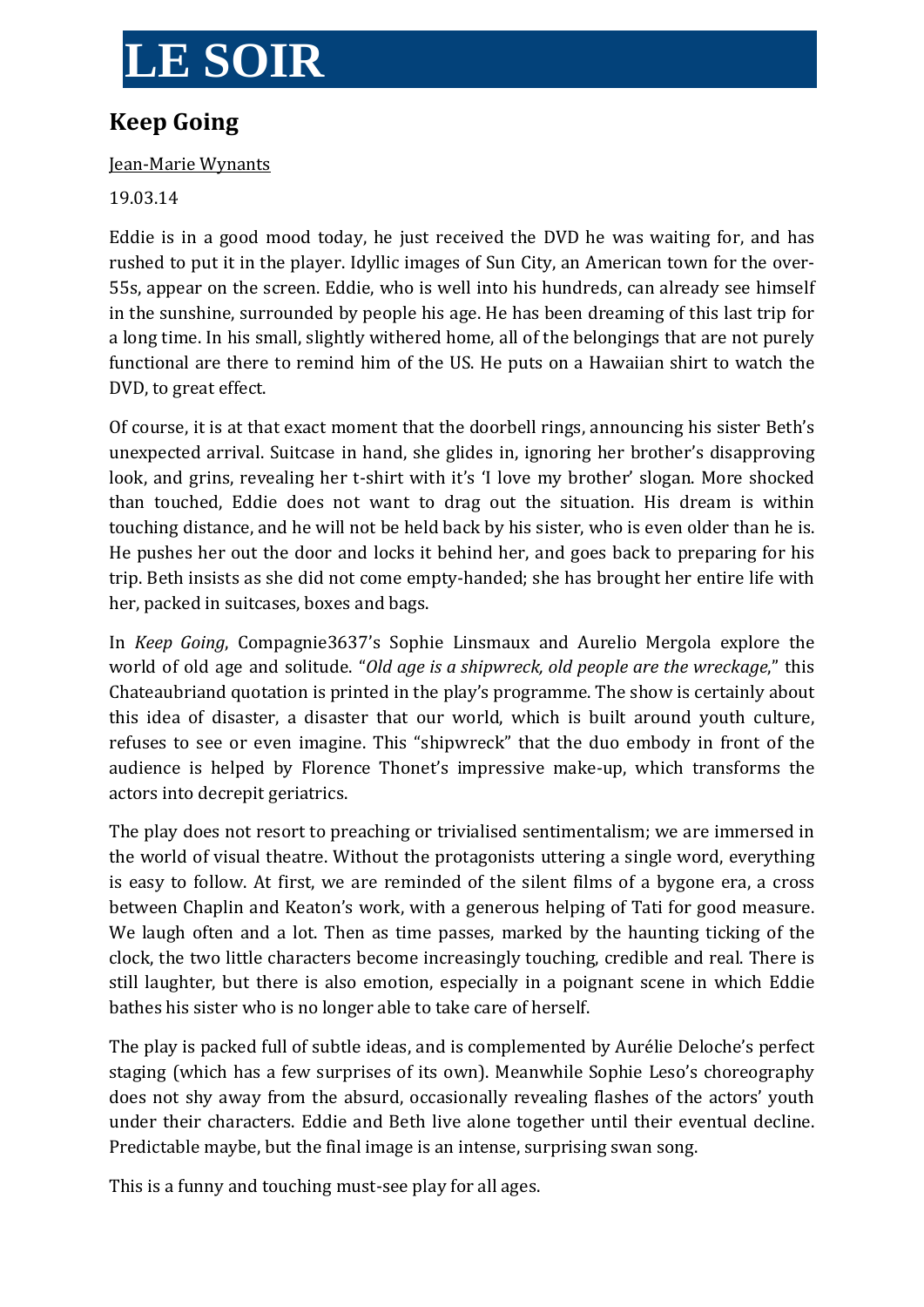

*Cinquante degrés Nord*

Jean-Marie Wynants

Arte Programme 18.03.14

http://www.rtbf.be/video/detail [cinquante-degres-nord?id=1904060&t=259](http://www.rtbf.be/video/detail_cinquante-degres-nord?id=1904060&t=259)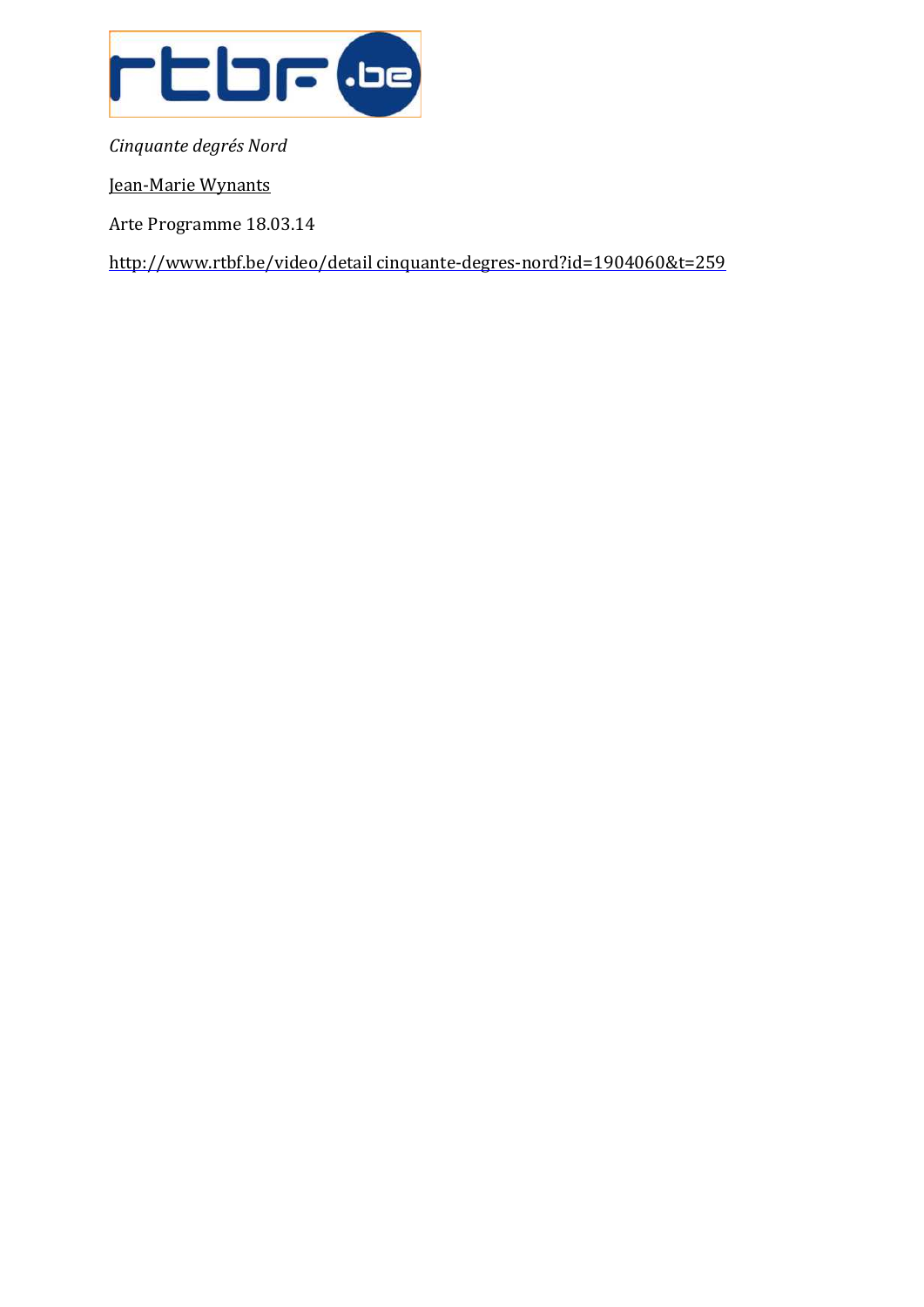# metro

# **The End of Time**

N.N.

21.03.14

At 139 years old, Eddie has only one dream, to spend his golden years in Sun City far from his cramped apartment. It is the Arizona town for seniors where the weather is good and the town is full of promise. However, his sister Beth's arrival disrupts his regimented routine and forces the dapper granddad to re-evaluate his plans. Aurelio Mergola and Sophie Linsmaux continue to explore the dialogue-free visual theatre that so impressed us in their previous piece, *Où les homes mourraient encore.* In *Keep Going* the two creatives transform themselves into pensioners, create a carefully considered repertoire of movements in a set full of surprises. These are fifteen minutes that raise a lot of questions. Let yourself be surprised by this cheeky and occasionally biting tale about the passage of time, living with another person and the care these two geriatrics receive.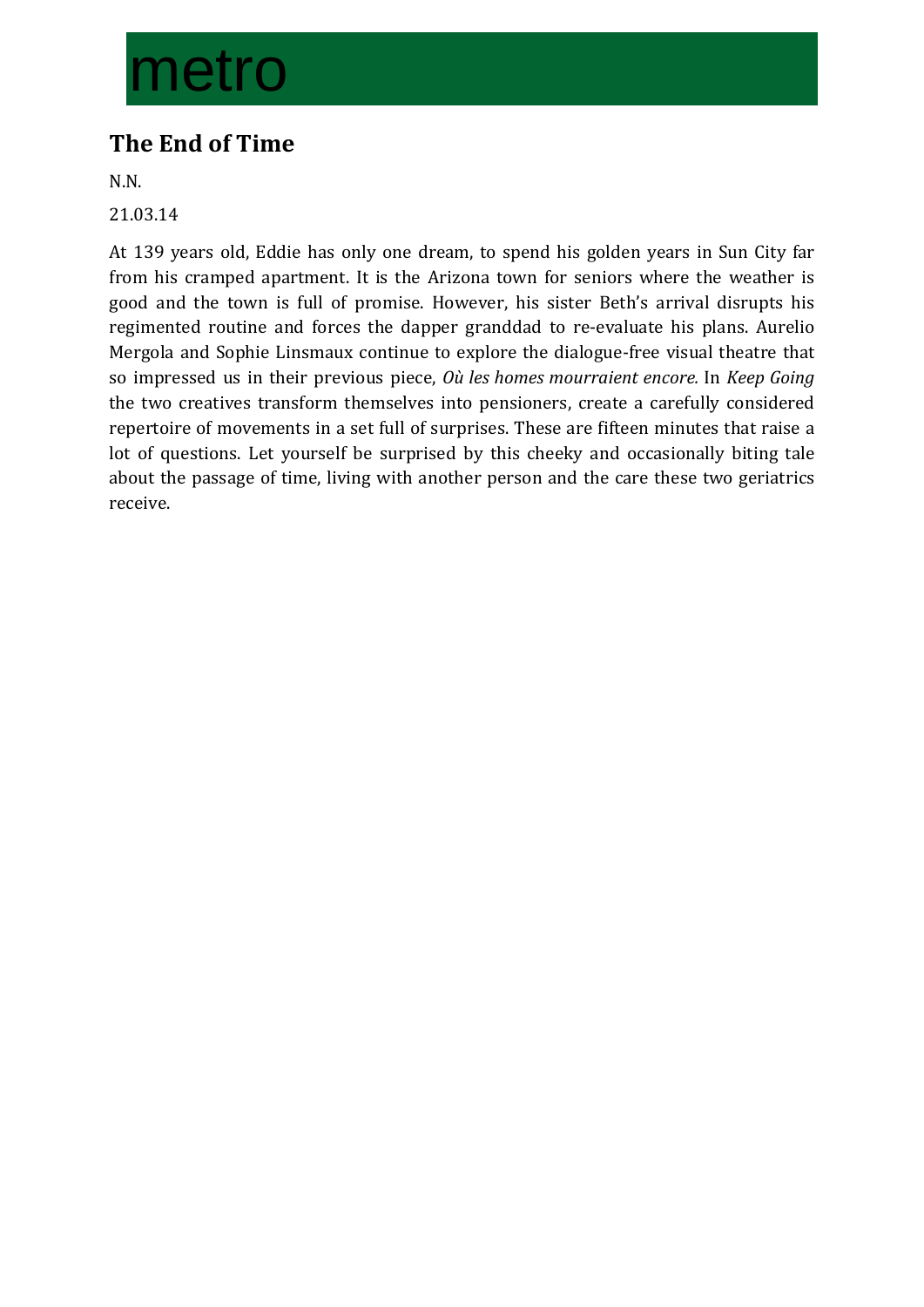

### **Resist? Yes We Can!**

Suzane Vanilla

#### 08.04.14

Hands, feet, bodies and images are worth a thousand words! Do we need to try and find or imagine a dictionary of body language? *Keep Going* is reminiscent of a silent film, albeit in colour and without wooden, stereotypical acting. The play does not contain any dialogue, but does not lack storytelling; it seems to belong to a new genre known as "visual theatre". It was created live, on stage, from the imagination of the team on the first day of the project.

Eddie (Aurelio Mergola) lives the peaceful, rather restricted life of an old bachelor. He is a perfectionist and loves the USA, but his quiet life is interrupted when his older sister arrives. Beth (Sophie Linsmaux), is also single, and arrives at his house to ask him to put her up after an implied loss of income. Neither of them utters a single word throughout this original production. Its creators, Linsmaux and Mergola, are fantastic actor-dancers, and promote this dialogue-free, story-rich theatre excellently, throughout a series of little scenes that manage to "say" a lot. In contrast, movement and image take on a new kind of eloquence, as it is easy to follow the established plot. Eddie has just received a DVD in the post. Wriggling with pleasure, he plays it on the TV in his little, neat room, but he'll never fulfil his American dream of going to Sun City, Arizona (the only words we hear are the English of the advert for the perfect town for seniors). Despite his initial misgivings, he has to look after his older sister as she needs more and more care.

We witness the ups and downs of their flat share, as well as Beth's overall decline in health. Among the most touching scenes is one in which Eddie bathes his sister. It is moving but also made more dramatic by its contrast to the overall light-hearted, fantasy tone of the play. It borders on the absurd when at one point we see them relive their youth, dancing. Florence Thonet's makeup is remarkable, as are Noémie Vanheste's vintage props and Nicola Testa's sound design. These are important elements for recreating Beth and Eddie's narrow world; these wrinklies (140 and 139 respectively) are believable (even though the actors themselves are only 30 and 32). Although the characters are old they have kept themselves in fine fettle. Are we looking at a realistic future? Aurélie Deloche's realistic set design is not futurist however, and is more suggestive of our era and our homes. We rediscover the importance of acting with the entire body, it is a language that has fallen out of use (for example, unlike humans, elephants can share information with each other by moving their ears). In *Keep Going,* the tiniest attitude, look, way an object is held, movement or infinitely small change is full of meaning: the mundane in particular, but also in the foreshadowing of inevitable degeneration.